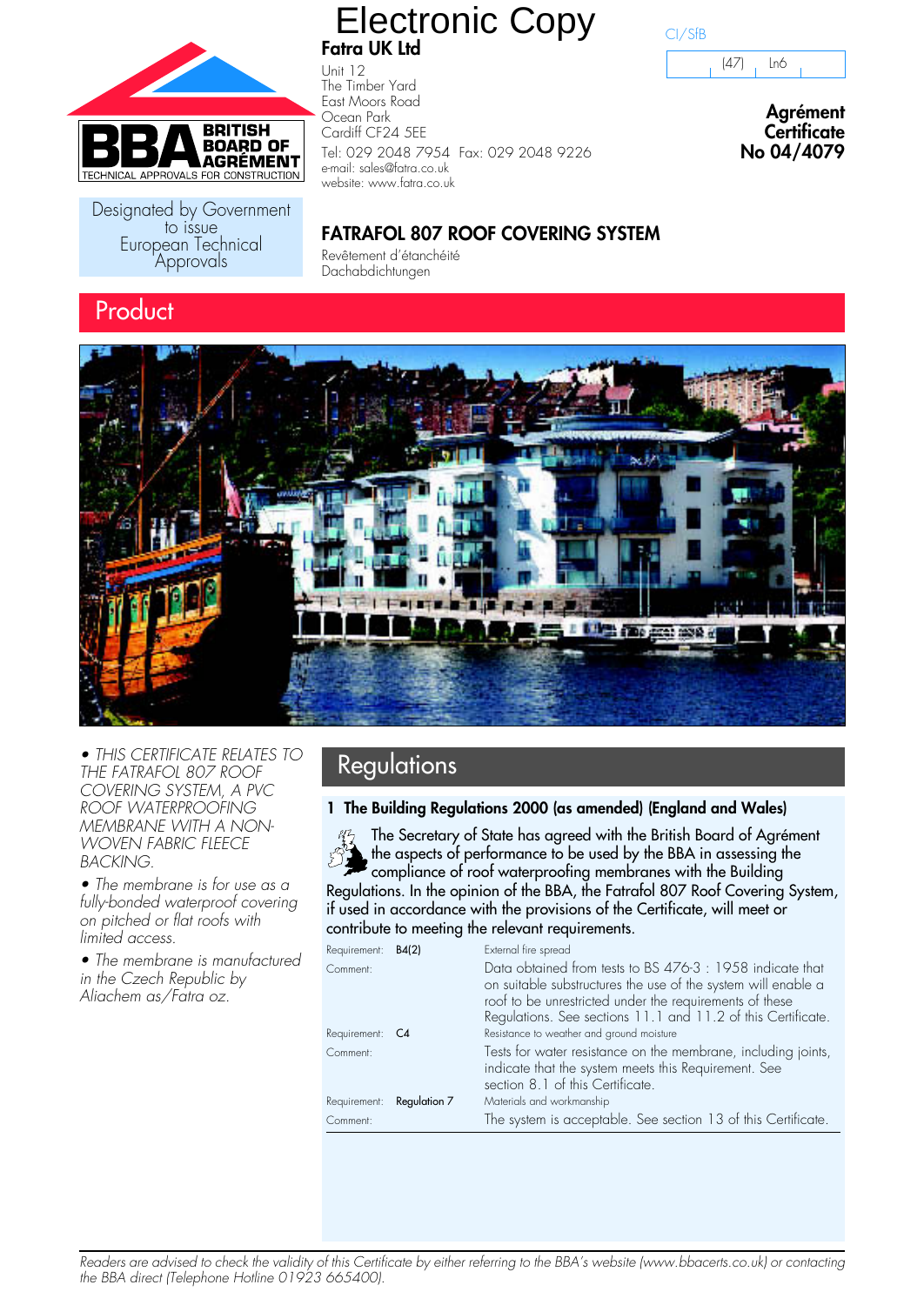### **2 The Building Standards (Scotland) Regulations 1990 (as amended)**

In the opinion of the BBA, the Fatrafol 807 Roof Covering System, if used in accordance with the provisions of this Certificate, will satisfy or contribute to satisfying the various Regulations and related Technical Standards as listed below.

| Regulation:<br>Standard: | 10<br>B2.1        | Fitness of materials and workmanship<br>Selection and use of materials, fittings, and components, and workmanship                                                                                                         |
|--------------------------|-------------------|---------------------------------------------------------------------------------------------------------------------------------------------------------------------------------------------------------------------------|
| Comment:                 |                   | The system complies with this Standard. See the Installation<br>part of this Certificate.                                                                                                                                 |
| Standard:                | B <sub>2.2</sub>  | Selection and use of materials, fittings, and components, and workmanship                                                                                                                                                 |
| Comment:                 |                   | The system complies with this Standard. See section 13 of this<br>Certificate.                                                                                                                                            |
| Regulation:              | $12 \overline{ }$ | Structural fire precautions                                                                                                                                                                                               |
| Standard:                | D9.1              | Fire spread from an adjoining building                                                                                                                                                                                    |
| Comment:                 |                   | Data obtained from tests to BS 476-3 : 1958 indicate that on<br>suitable substructures use of the system will enable a roof to be<br>unrestricted under this Standard. See sections 11.1 and 11.2<br>of this Certificate. |
| Regulation:              | 17                | Resistance to moisture                                                                                                                                                                                                    |
| Standard:                | G3.1              | $Resistance$ to precipitation $-$ Resistance to precipitation                                                                                                                                                             |
| Comment:                 |                   | Tests for water resistance on the membrane, including joints,<br>indicate that the use of the system can enable a roof to satisfy<br>the requirements of this Standard. See section 8.1 of this<br>Certificate            |

### **3 The Building Regulations (Northern Ireland) 2000**

 $\frac{M_2}{M_1}$  In the opinion of the BBA, the Fatrafol 807 Roof Covering System, if used in accordance with the provisions of this Certificate, will satisfy or contribute to satisfying the various Building Regulations as listed below.

| Regulation: | <b>B2</b>      | Fitness of materials and workmanship                                                                                                                                                                                                                |
|-------------|----------------|-----------------------------------------------------------------------------------------------------------------------------------------------------------------------------------------------------------------------------------------------------|
| Comment:    |                | The system is acceptable. See section 13 of this Certificate.                                                                                                                                                                                       |
| Regulation: | C4             | Resistance to ground moisture and weather                                                                                                                                                                                                           |
| Comment:    |                | Tests for water resistance of the membrane, including joints,<br>indicate that the use of the system can enable a roof to satisfy<br>the requirements of this Regulation. See section 8.1 of this<br>Certificate.                                   |
| Regulation: | E <sub>5</sub> | External fire spread                                                                                                                                                                                                                                |
| Comment:    |                | Data obtained from tests to BS 476-3 : 1958 indicate that on<br>suitable substructures the use of the system will enable a roof<br>to be unrestricted under the requirements of this Regulation.<br>See sections 11.1 and 11.2 of this Certificate. |

**4 Construction (Design and Management) Regulations 1994 (as amended) Construction (Design and Management) Regulations (Northern Ireland) 1995 (as amended)**

Information in this Certificate may assist the client, planning supervisor, designer and contractors to address their obligations under these Regulations.

See sections: 5 Description (5.3) and 6 Delivery and site handling (6.3).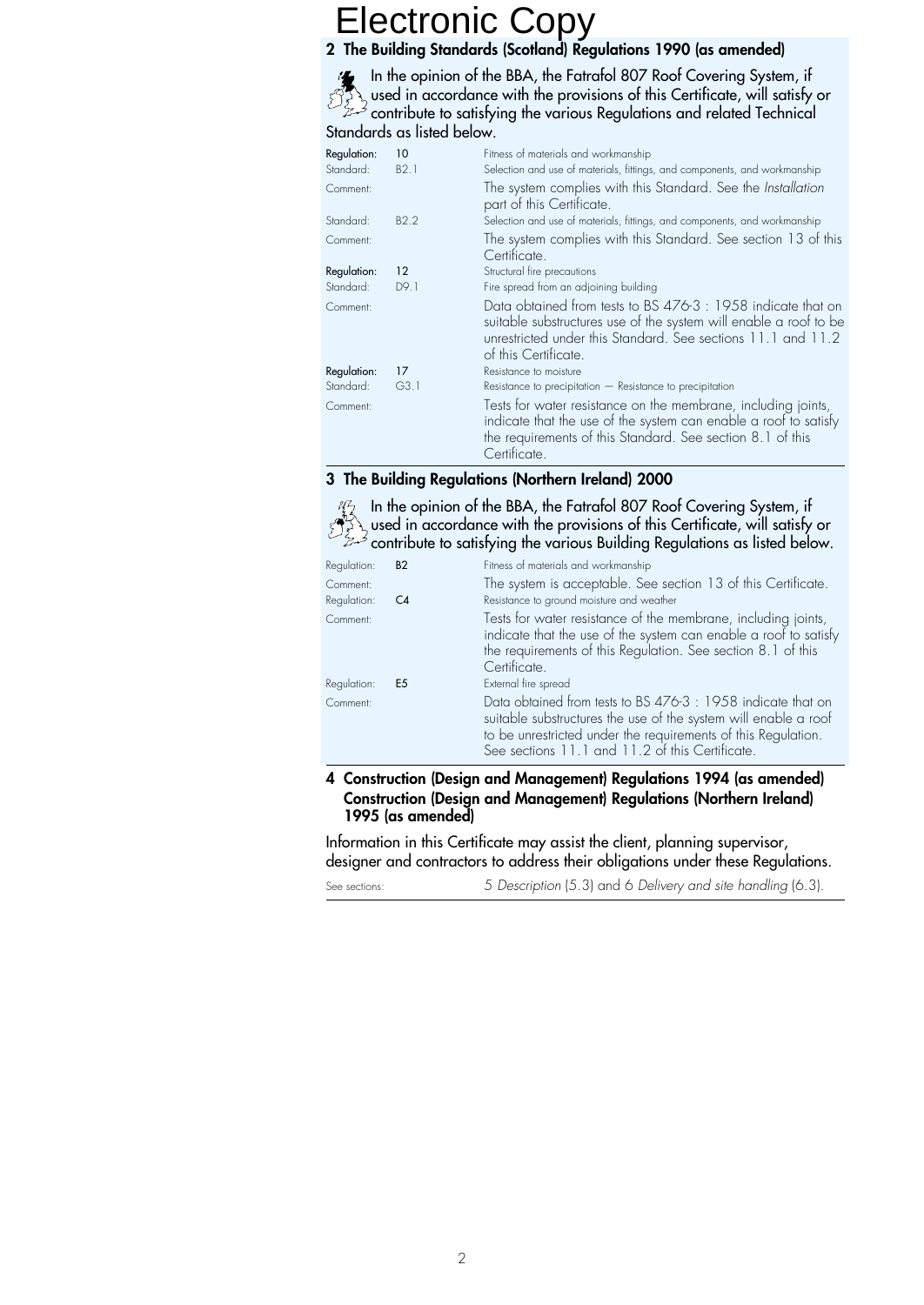### Technical Specification

### **5 Description**

5.1 The Fatrafol 807 Roof Covering System consists of a PVC roofing sheet with a non-woven polyester-fleece backing.

5.2 The PVC membrane comprises upper, middle and lower layers manufactured by a calendermould process. The bottom surface has a 1.5 mm non-woven, polyester-fleece layer.

5.3 The membrane is manufactured in the nominal parameters of:

| thickness including fleece (mm)           | 3.0                |
|-------------------------------------------|--------------------|
| roll length (m)                           | 15.4               |
| roll width (m)                            | 1.3                |
| weight per unit area (kgm <sup>-2</sup> ) | 2.3                |
| roll weight (kg)                          | 48                 |
| colours                                   | grey, red, orange, |
|                                           | green and blue.    |

5.4 Other materials used with the system include:

- Composite Gutter System two, gutter shaped, galvanized steel skins with insulation in between and finished inside with Fatrafol 807 to give a continuous roof line
- Fatrafol 859 membrane adhesive moisturecuring polyurethane adhesive for use with Fatrafol 807
- Fatrafol F899 primer for use on porous substrates
- Fatra PVC liquid sealant used to seal laps and seams
- Shaped PVC reinforcements for internal and external corners
- PVC-coated, galvanized steel profiles for parapets, edge details and upstands
- Fatrafol 812 membrane protection layer.

5.5 Quality control checks carried out during production and on the finished product include checks on:

- appearance
- thickness
- roll width
- breaking load
- tensile strength and elongations
- dimensional stability
- tear resistance.

### **6 Delivery and site handling**

6.1 The membrane is delivered to site in rolls wrapped in paper bearing the Certificate holder's name, batch number, product name, surface colour, and the BBA identification mark incorporating the number of this Certificate.

6.2 Rolls should be stored horizontally on a clean, dry, level surface and kept under cover until required.

6.3 Materials that are classified under the Chemicals (Hazard Information and Packaging for Supply) Regulations 2002 (CHIP3) are given in Table 1 along with flashpoints where relevant. These products bear the appropriate hazard warning.

Table 1 Flashpoint and hazard classification

| Material                        | Flashpoint<br>(°C) | Classification                |
|---------------------------------|--------------------|-------------------------------|
| Eatrafol 8.59 membrane adhesive | -61                | Highly flammable,<br>Irritant |
| Fatrafol F899 primer            | $-17$              | Highly flammable,<br>Irritant |
| Fatra PVC liquid sealant        | -24                | Highly flammable              |

### Design Data

### **7 General**

7.1 The Fatrafol 807 Roof Covering System is satisfactory for use as a fully-bonded roof waterproofing layer on pitched or flat roofs with limited access.

7.2 Limited access roofs are defined for the purpose of this Certificate as those roofs subjected only to pedestrian traffic for maintenance of the roof covering and cleaning of gutters. Where traffic in excess of this is envisaged, special precautions must be taken, such as additional protection to the membrane.

7.3 Flat roofs are defined for the purpose of this Certificate as those roofs having a minimum finished fall of 1:80. Pitched roofs are defined as those having falls greater than 1:6. For design purposes twice the minimum finished fall should be assumed, unless a detailed analysis of the roof is available, including overall and local deflection, direction of falls.

7.4 Decks to which this system is to be applied must comply with the relevant requirements of BS 6229 : 2003, BS 8217 : 1994 and, where appropriate, NHBC Standards, Chapter 7.1 or the Zurich Building Guarantees Technical Standards, Section 5, clause 5.9.3.19.

7.5 Insulation systems or materials used in conjunction with the system must be either:

- as described in the relevant clauses of BS 8217 : 1994, or
- the subject of a current BBA Certificate and be used in accordance with, and within the limitations of, that Certificate.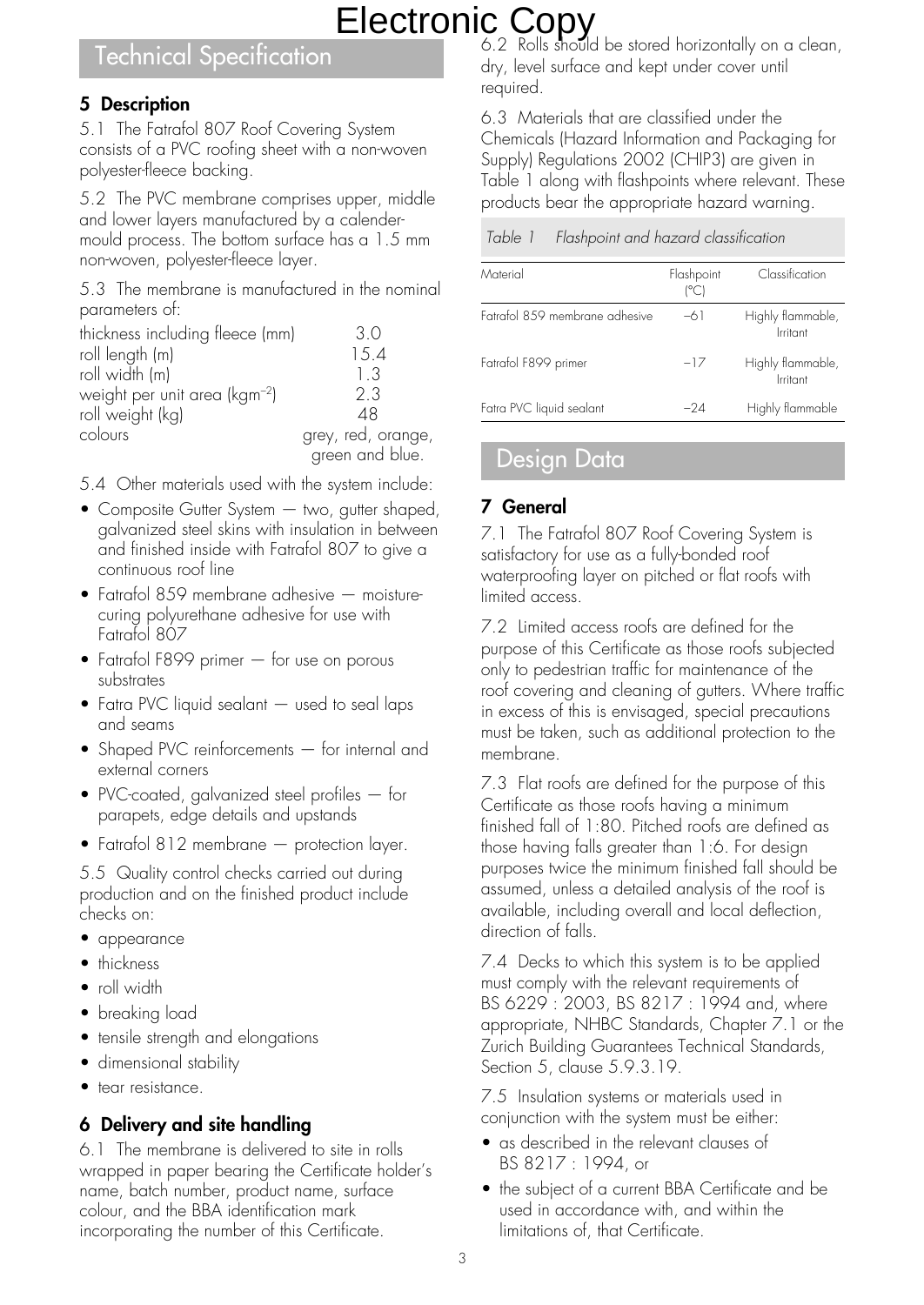### **8 Weathertightness**

8.1 Data confirm that the membrane, and joints in the membrane, when completely sealed and consolidated, will adequately resist the passage of moisture to the inside of the building and so meet the requirements of:

### England and Wales

Approved Document C, Requirement C4, Section 5.1

### Scotland

Regulation 17, Standard G3.1

### Northern Ireland

Regulation C4.

8.2 The system is impervious to water and when used as described will give a weathertight roof covering capable of accepting minor structural movement without damage.

### **9 Resistance to wind uplift**

Data examined indicate that the adhesion of the bonded systems to the decking is sufficient to resist the effects of wind suction likely to occur in practice.

### **10 Resistance to foot traffic**

Data indicate that the system can accept, without damage, the limited foot traffic and light concentrated loads associated with installation and maintenance operations. Reasonable care should be taken, however, to avoid puncture by sharp objects or concentrated loads. In any situation where regular traffic is envisaged, eg maintenance of lift equipment, a walkway must be provided using concrete slabs supported on suitable bearing pads, or a protective layer such as Fatrafol 812 membrane. Where a mineral fibre board has been used, a protective sheet should be laid between the roof covering and the protective layer to spread the loading.

### **11 Properties in relation to fire**

11.1 When tested in accordance with BS 476-3 : 1958, a system comprising one layer of loose-laid polyethylene vapour barrier on a galvanized profiled deck, with a 125 mm mineral fibre board, mechanically-fixed through the vapour barrier using Buildex HRG screws, with the Fatrafol 807 membrane fullybonded using Fatrafol membrane adhesive, achieved an EXT.F.AB rating.

11.2 The designation of other specifications, for example, when used on combustible substrates, should be confirmed by:

### England and Wales

Test or assessment in accordance with Approved Document B, Appendix A, Clause A1

### Scotland

To conform to Standard D9.1

Test or assessment by a UKAS accredited laboratory, or an independent consultant with appropriate experience.

### **12 Maintenance**

In the event of damage, repair should be carried out by applying a patch of the membrane extending at least 50 mm beyond the defect. The joint should be cleaned back to unweathered material and solvent or hot-air welded and finally sealed using Fatra PVC liquid sealant.

### **13 Durability**

The product has been used in the Czech Republic since 1985. Accelerated weathering tests and performance in service, confirm that satisfactory retention of physical properties is achieved. All available evidence indicates that the Fatrafol 807 waterproofing membrane should have a life in excess of 25 years.

### Installation

### **14 General**

14.1 Installation of Fatrafol 807 must be in strict accordance with the manufacturer's fixing instructions, and the relevant recommendation of BS 8000-4 : 1989.

14.2 The membrane may be applied over tissuefaced insulation materials and fixed to the substructure in such a way as not to impair the performance of the waterproofing membrane. Foamglas or polystyrene-based insulation products may also be used.

14.3 Deck surfaces should be clean, dry and free from sharp projections such as nail heads and concrete nibs.

14.4 The membrane may be laid in conditions normal to roofing work. To prevent the entrapment of moisture under the membrane it must not be laid in wet or damp weather conditions, or at temperatures below 5°C.

### **15 Procedure**

15.1 Where required, Fatrafol 899 primer is applied to the substrate using a roller and allowed to dry to provide a primer coat.

15.2 Fatrafol 859 adhesive is then applied to the substrate by roller or brush.

15.3 The membrane should be laid into the wet adhesive within 5 to 15 minutes depending on the ambient conditions, and rolled within 10 to 20 minutes, misting with a water vapour spray to accelerate setting.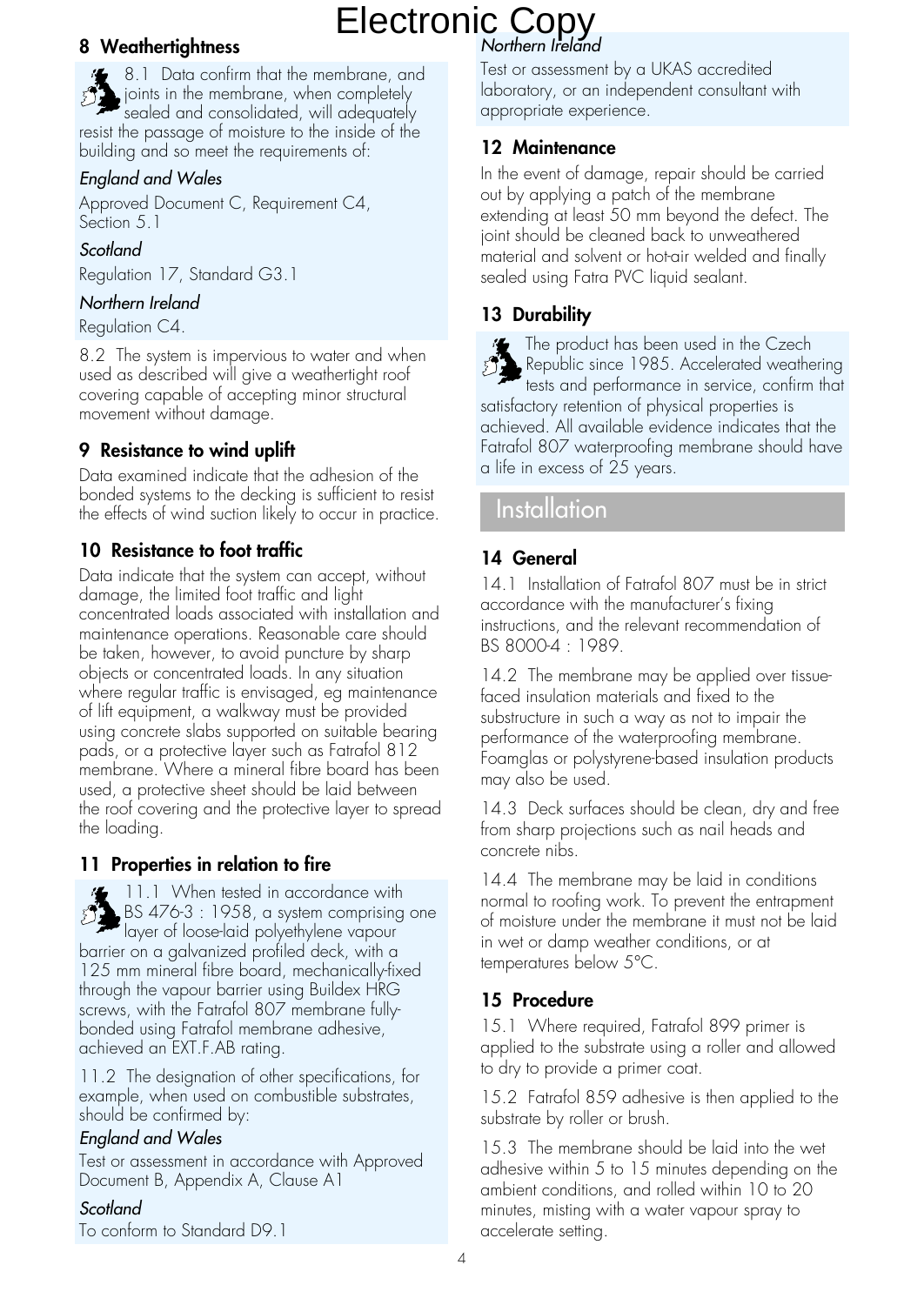### **16 Jointing**

16.1 To ensure a watertight bond, lap joints in the membrane should be a minimum of 50 mm wide at sheet ends and details. Edge overlaps with adjacent sheets should be a minimum of 50 mm, welded over the last 50 mm as described in sections 16.2 and 16.3 of this Certificate.

16.2 When hot-air welding a lap joint, a minimum of 50 mm of the lap width must be welded. During this process, a continuous bead of molten material must exude as a visible indication of a satisfactory weld.

16.3 Fatrafol PVC liquid sealant should be applied to finished laps.

16.4 After completion of the jointing process the lap should be tested for complete weathertightness.

### **17 Details**

The manufacturer supplies a range of prefabricated external or internal PVC corners for the treatment of details, flashing.

### Technical Investigations

The following is a summary of the technical investigations carried out on the Fatrafol 807 Roof Covering System.

### **18 Tests**

A sample of Fatrafol 807 was obtained from the manufacturer for the purpose of testing. Tests performed by the BBA, which give typical results for the material are summarised in Tables 2 and 3.

### **19 Investigations**

19.1 Existing data on the fire performance of the membrane were examined.

19.2 Assessment of the durability of the membrane was based on the data from Certificate No 02/3921, Fatrafol 810, which is a material of the same composition.

19.3 The manufacturing process was examined, including the methods adopted for quality control, and details were obtained of the quality and composition of the materials used.

### Table 2 Physical properties — directional

| Test (units)                                                                                     | Method <sup>(1)</sup> |                         | Mean result             |
|--------------------------------------------------------------------------------------------------|-----------------------|-------------------------|-------------------------|
|                                                                                                  |                       | Long                    | Trans                   |
| Dimensional stability (%)                                                                        | BS FN 1107-2          | $-0.05$                 | -0.05                   |
| Tensile strength (N per 50 mm)<br>unaged                                                         | BS FN 12311-2         | 1001                    | 1096                    |
| Elongation (%)<br>unaged                                                                         | BS FN 12311-2         | 125                     | 76                      |
| Nail tear strength (N) <sup>(2)</sup><br>$23^{\circ}$ C                                          | MOAT <sub>55</sub>    | 352                     | 431                     |
| Cold blend (°C) <sup>(2)</sup><br>unaged<br>heat aged <sup>(3)</sup><br>$UV$ aged <sup>(4)</sup> | <b>BS FN 495-5</b>    | $-30$<br>$-30$<br>$-30$ | $-30$<br>$-30$<br>$-30$ |

(1) The test documents are detailed in the Bibliography. Numbers in the table refer to sections/parts of the document.

(2) Material tested by the BBA is Fatrafol 810 subject of BBA Certificate No 02/3921.

(3) Heat aged 24 weeks at 80°C.

(4) UV aged UVB 4.5 GJm–2 condensation 50°C/UV light.

### Table 3 Service performance

| Test (units)                                                                                                     | Method <sup>(1)</sup>  | Mean result             |
|------------------------------------------------------------------------------------------------------------------|------------------------|-------------------------|
| Cyclic movement<br>unaged $-1000$ cycles<br>heat aged <sup>(2)</sup> $-$ 200 cycles                              | EOTA TR 008            | pass<br>pass            |
| Peel strength (N per 50 mm) MOAT 27 : 5.1.3<br>unaged<br>heat aged <sup>(2)</sup><br>water soaked <sup>(3)</sup> |                        | 102<br>210<br>40        |
| Water vapour permeability <sup>(4)</sup><br>$(gm^{-2}day^{-1})$                                                  | BS 3177<br>25°C/75% RH | 1.20                    |
| Water vapour resistance <sup>[4]</sup><br>$(MNsg^{-1})$                                                          | BS 3177<br>25°C/75% RH | 171                     |
| Static indentation <sup>(4)</sup><br>rigid<br>compressive                                                        | MOAT 27 : 5.1.9        | $L_4$<br>$\mathsf{L}_4$ |
| Dynamic indentation <sup>[4]</sup><br>perlite<br>FPS                                                             | MOAT 27 : 5.1.10       | <sup>13</sup>           |

(1) The test documents are detailed in the Bibliography. Numbers in the table refer to sections/parts of the documents.

(2) Heat aged 28 days at 80°C.

(3) Water soaked 7 days at 60°C.

(4) Material tested by BBA is Fatrafol 810 subject of BBA Certificate No 02/3921.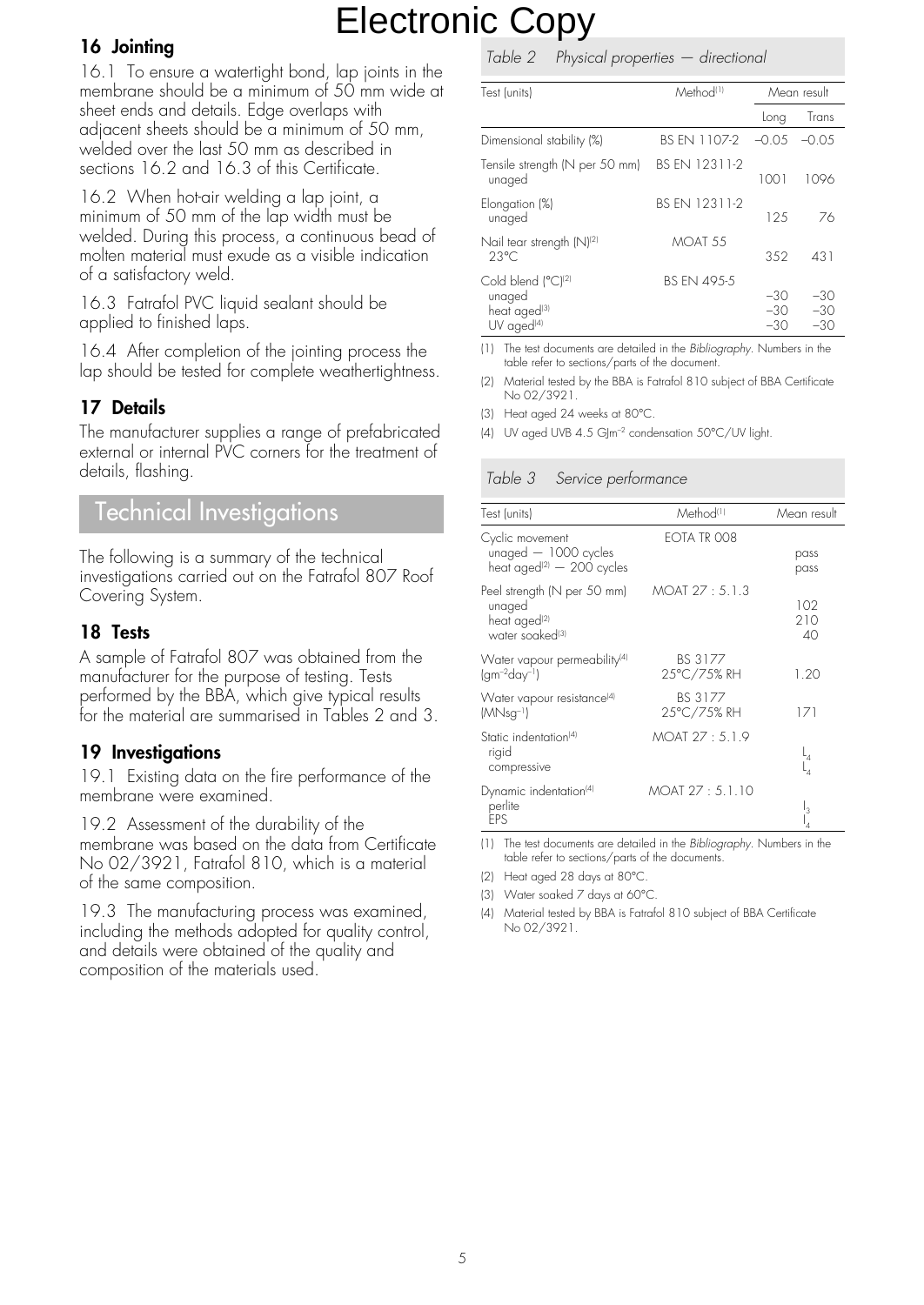### Bibliography

BS 476-3 : 1958 Fire tests on building materials and structures — External fire exposure roof test

BS 3177 : 1959 Method for determining the permeability to water vapour of flexible sheet materials used for packaging

BS 6229 : 2003 Code of practice for flat roofs with continuously supported coverings

BS 8000-4 : 1989 Workmanship on building sites — Code of practice for waterproofing

BS 8217 : 1994 Code of practice for built-up felt roofing

BS EN 495-5 : 2001 Flexible sheets for waterproofing — Determination of foldability at low temperature — Plastic and rubbers sheets for roof waterproofing

BS EN 1107-2 : 2001 Flexible sheets for waterproofing — Determination of dimensional stability — Plastic and rubber sheets for roof waterproofing

BS EN 12311-2 : 2000 Flexible sheets for waterproofing — Determination of tensile properties — Plastic and rubber sheets for roof waterproofing

MOAT No 27 : 1983 General Directive for the Assessment of Roof Waterproofing Systems

MOAT No 55 : 1991 UEAtc Supplementary guide for the assessment of mechanically fastened roof waterproofing

EOTA Technical Report TR 008 (May 1999), Liquid Applied Roof Waterproofing Kits (LARWK) — Determination of the resistance to fatigue movement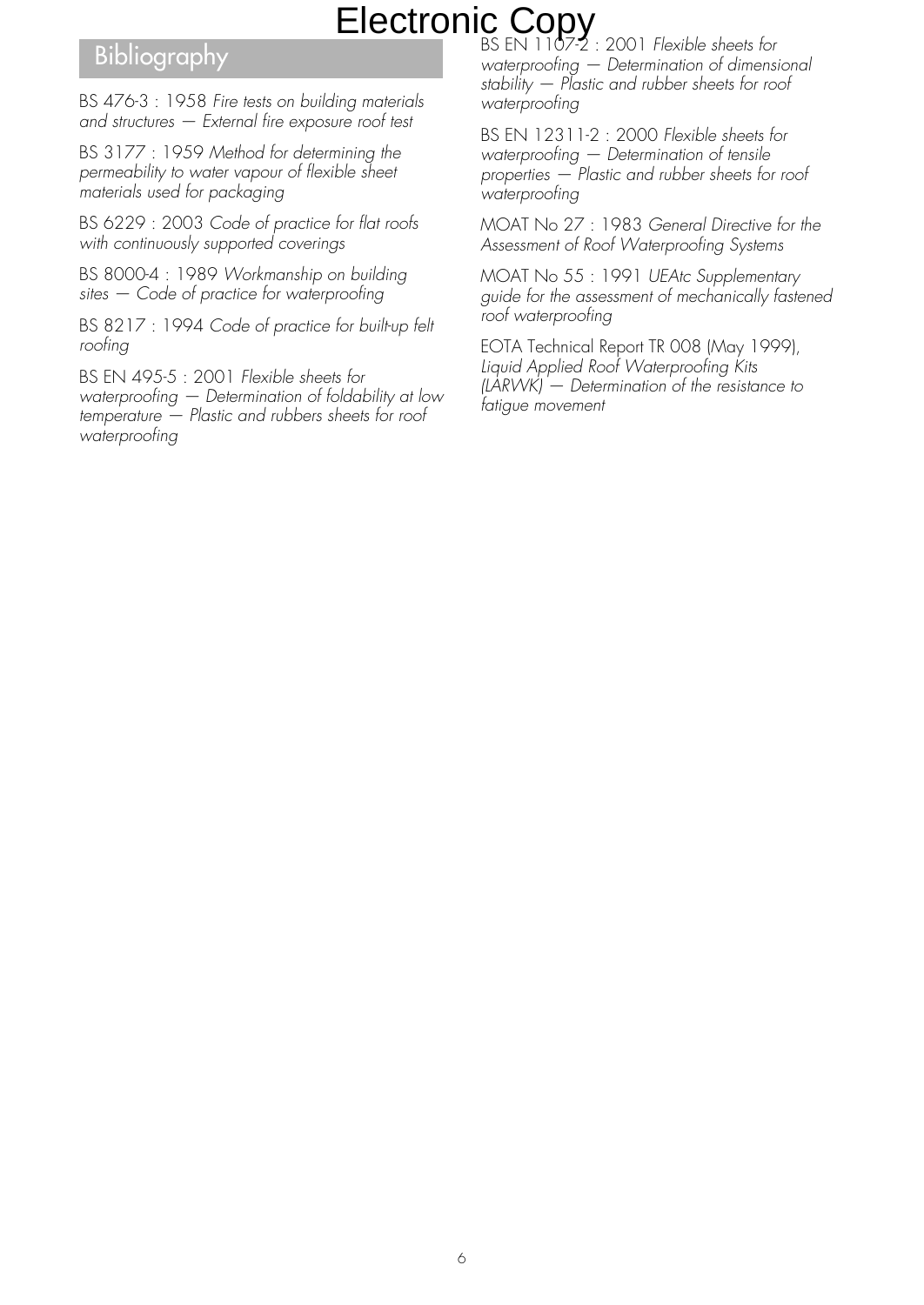### Conditions of Certification

### **20 Conditions**

20.1 This Certificate:

(a) relates only to the product that is described, installed, used and maintained as set out in this Certificate;

(b) is granted only to the company, firm or person identified on the front cover  $-$  no other company, firm or person may hold or claim any entitlement to this Certificate;

(c) is valid only within the UK;

(d) has to be read, considered and used as a whole document — it may be misleading and will be incomplete to be selective;

- (e) is copyright of the BBA;
- (f) is subject to English law.

20.2 References in this Certificate to any Act of Parliament, Regulation made thereunder, Directive or Regulation of the European Union, Statutory Instrument, Code of Practice, British Standard, manufacturers' instructions or similar publication, are references to such publication in the form in which it was current at the date of this Certificate.

20.3 This Certificate will remain valid for an unlimited period provided that the product and the manufacture and/or fabrication including all related and relevant processes thereof:

(a) are maintained at or above the levels which have been assessed and found to be satisfactory by the BBA;

(b) continue to be checked as and when deemed appropriate by the BBA under arrangements that it will determine; and

(c) are reviewed by the BBA as and when it considers appropriate.

20.4 In granting this Certificate, the BBA is not responsible for:

(a) the presence or absence of any patent or similar rights subsisting in the product or any other product;

(b) the right of the Certificate holder to market, supply, install or maintain the product; and

(c) the nature or standard of individual installations of the product or any maintenance thereto, including methods and workmanship.

20.5 Any recommendations relating to the use or installation of this product which are contained or referred to in this Certificate are the minimum standards required to be met when the product is used. They do not purport in any way to restate the requirements of the Health & Safety at Work etc Act 1974, or of any other statutory, common law or other duty which may exist at the date of this Certificate or in the future; nor is conformity with such recommendations to be taken as satisfying the requirements of the 1974 Act or of any present or future statutory, common law or other duty of care. In granting this Certificate, the BBA does not accept responsibility to any person or body for any loss or damage, including personal injury, arising as a direct or indirect result of the installation and use of this product.



In the opinion of the British Board of Agrément, the Fatrafol 807 Roof Covering System is fit for its intended use provided it is installed, used and maintained as set out in this Certificate. Certificate No 04/4079 is accordingly awarded to Fatra UK Ltd.

On behalf of the British Board of Agrément

l'a recorrett

Date of issue: 10th June 2004 Chief Executive